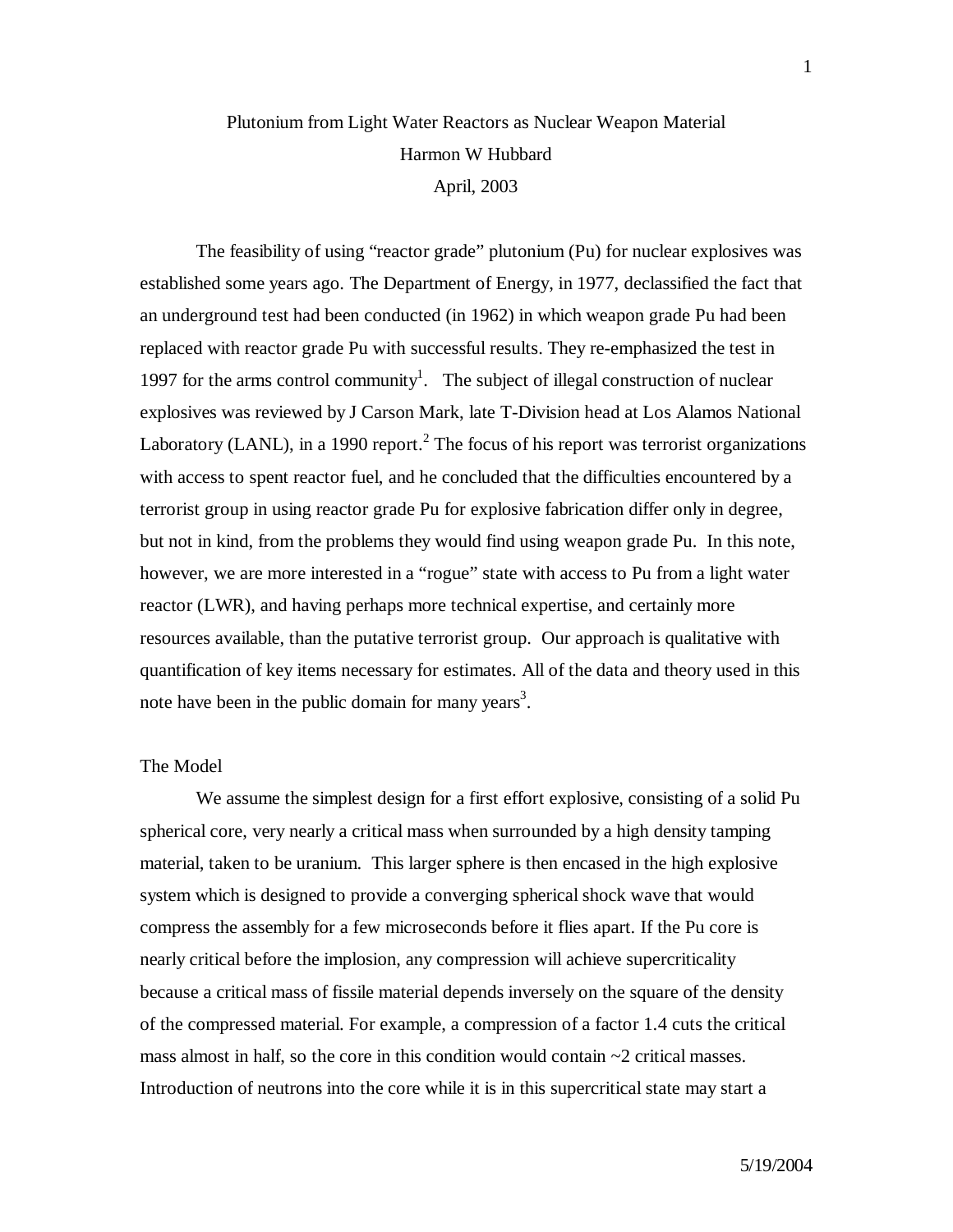chain reaction culminating in an explosion. On the other hand, introduction of neutrons before maximum compression will result in less energy being released, which is a problem for those who want to use reactor grade Pu for explosives. The Pu obtained from uranium reactor fuel, will contain several Pu isotopes made by neutron capture or ejection because of the inescapable exposure of the created Pu-239 to the neutron flux in the reactor. The amounts of capture products, Pu-240, 241, etc. are dominated by the  $1<sup>st</sup>$ capture, Pu240; the next most abundant product, Pu-241, is so similar to Pu-239 that the two can be lumped together and considered to be a single fissile material for this purpose. Higher capture products will be ignored because significant production depends on long exposure, and we are interested in only moderately irradiated, "1<sup>st</sup> cycle", LWR fuel. The real problem is that the Pu-240 nucleus has a small but finite probability of spontaneously breaking apart and releasing two or more neutrons as part of this process. The rate of this spontaneous fission is large enough to produce a sizeable neutron source in the amounts of fissile material we will consider.

#### The Chain Reaction

If a neutron is introduced into an assembly of fissionable material, it will end with one of several possible fates: 1) it can leak outside the material before it collides with a nucleus, or after making scattering collisions, 2) it may be captured by a nucleus with the emission of a gamma ray, 3) if it has enough energy it may knock another neutron out of a nucleus or 4) it may be captured by a nucleus which subsequently fissions and releases more neutrons. Taking all of these options into account, suppose that the average number of neutrons remaining after the first neutron disappears is k. Then, on average, each of these k will produce k more, or  $k^2$ , and so on. The total number is then  $1 + k + k^2 + k^3 + k^4$ etc =  $(1-k)^{-1}$  for k<1. As k approaches 1 the total number becomes infinite, i.e. the chain continues indefinitely and the assembly is critical for the condition k=1. Of the four possible fates of each neutron listed above, the first two produce no new neutrons, and the third has such a small probability for neutrons of fission energy (too low) that it can be ignored, so the value of k is determined solely by the probability that a neutron causes a fission. If we denote the average number of neutrons per fission by and the probability that a neutron causes a fission by  $p_f$  then, just at critical we can write k=1=  $p_f$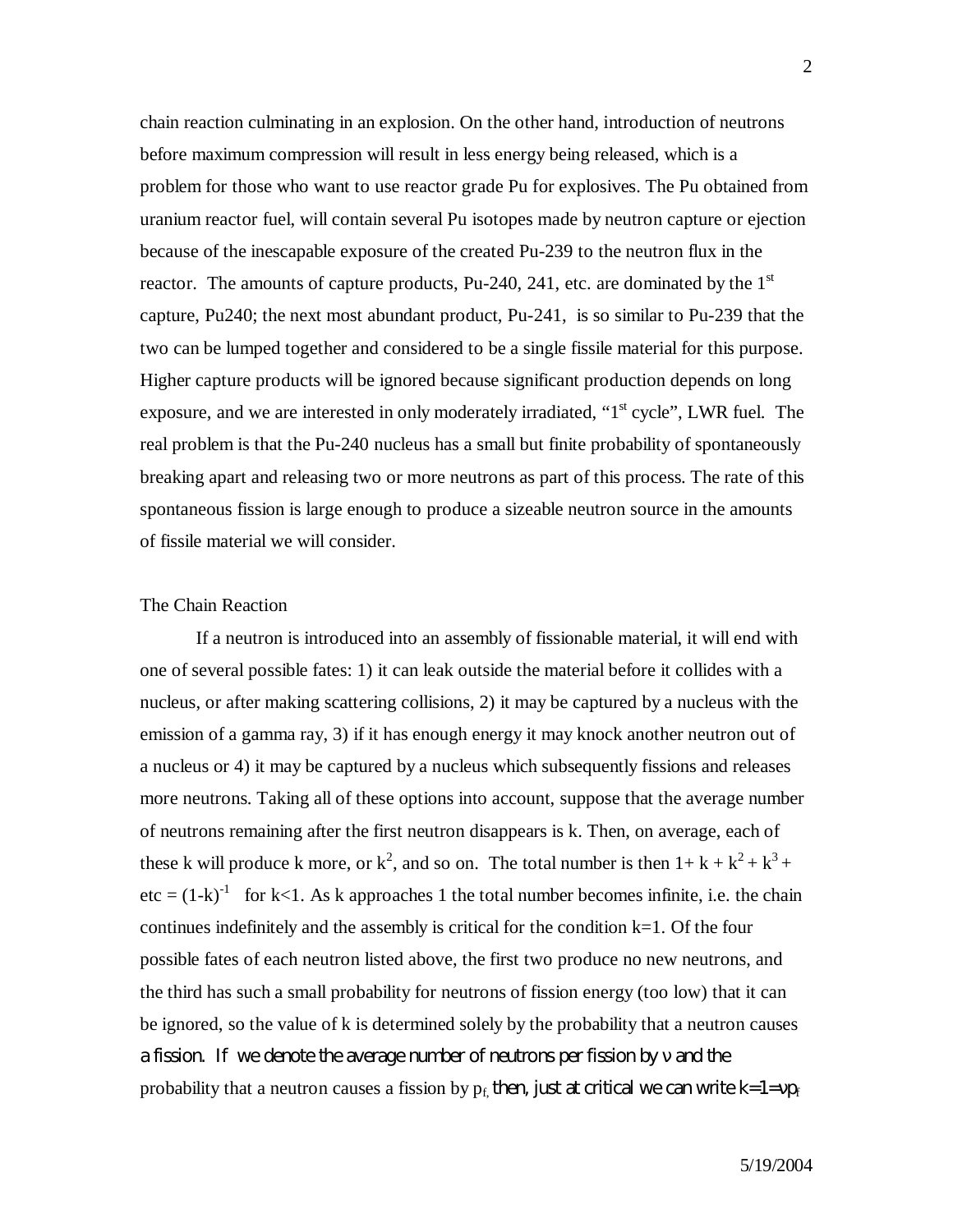and  $p_f = 1/$ . For Pu-239, the average number of neutrons emitted per fission is  $\sim 3$ , so that the probability that a neutron causes a fission at criticality, is just1/3; 2/3 leak out or are captured without causing a fission.

Just at critical, all the neutrons are required to maintain that state, including the very small fraction of delayed neutrons-those which appear seconds after fission rather just at the time of fission. The existence of these delayed neutrons allows the number of neutrons to be controlled by moving absorbing materials in reasonable times (seconds), and nuclear reactors are possible when operated at critical. Just above critical,  $(k>1)$ , the neutron chain is maintained by prompt neutrons, and cannot be easily controlled. The time behavior of such a prompt chain is an exponential increase, the rate being determined by a quantity, , which contains all the physics—the composition of the material, the change of the configuration with time, etc. The neutron population increases as  $e^{d\theta}$ , where  $\theta$  dt is called the number of generations—which tells us the number of neutrons and the amount of energy released by the fission chain after it has been initiated.

The value of increases as the plutonium ball is compressed and then drops as it flies apart. If a chain does start, then when the number of generations reaches 43-45 or so, the pressure in the plutonium due to vaporization of the metal by the energy of fissions is equivalent to several kilograms of high explosive and will stop the implosion and begin the disassembly. If initiation occurs at nearly peak, then more generations can occur during the time the device disassembles than if initiation occurs earlier at a lower value of

, because, of course, the generation time is just  $1/$  . If the chain produces  $\sim 56$ generations,(i.e. another 11 to13 generations after the 43 to 45), approximately 20 kilotons of energy will have been generated.

#### Reactor Grade plutonium

As pointed out, the spontaneous fissions of the Pu-240 present in reactor irradiated uranium fuel provide a troublesome neutron source in the separated plutonium. Each gram of Pu-240 produces~1000 neutrons per second from this source<sup>3</sup>, so that a ball of reactor grade plutonium weighing m kilograms and containing a fraction x of Pu-240 will produce  $\sim 10^6$  mx neutrons/second. Many of these neutrons would not cause fissions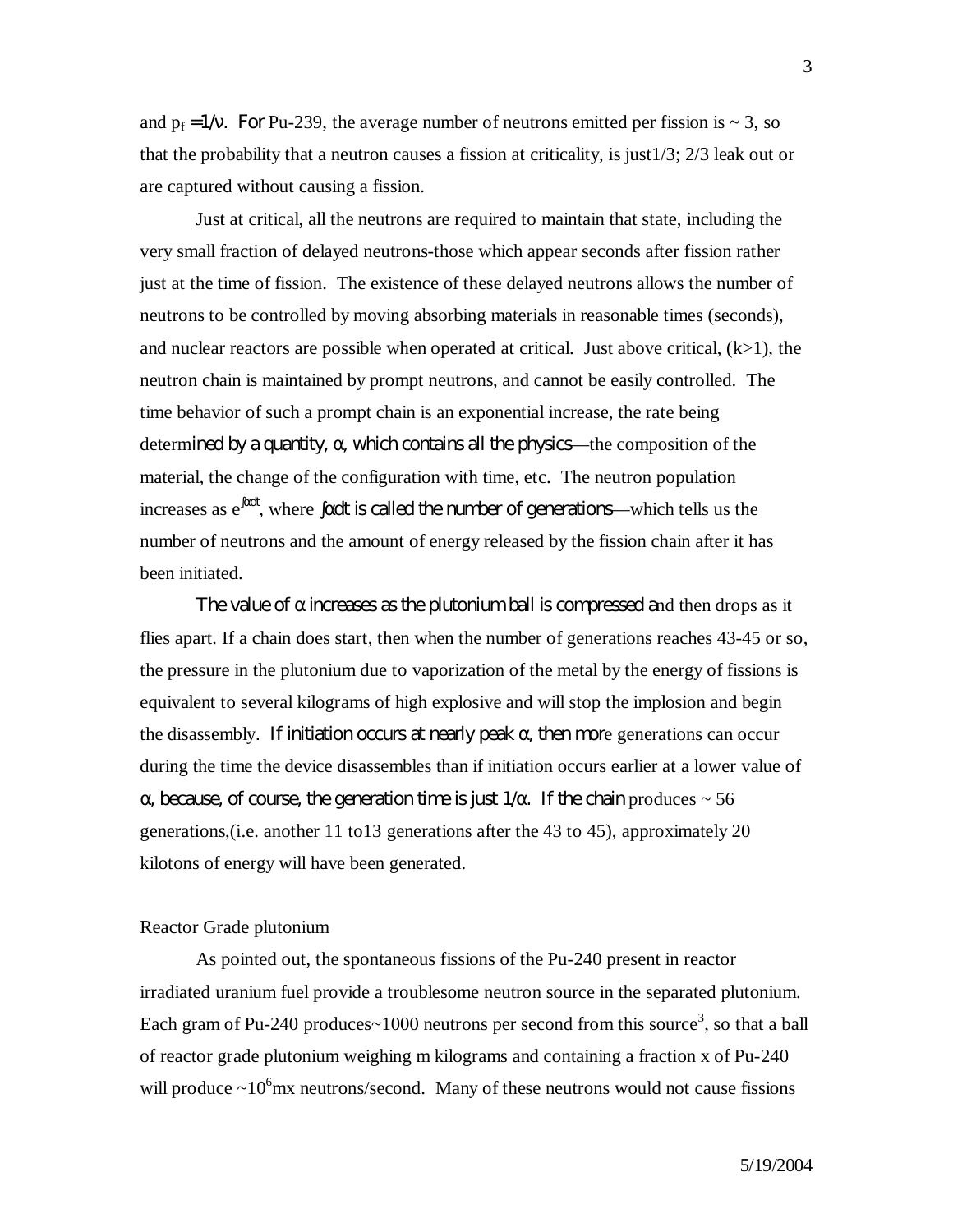or start a chain reaction—only 1/3 would at critical, as we have seen—they leak out or suffer non-fission capture. In fact, even though several neutrons are introduced at the same time, it is possible that none of them starts a chain reaction if the and therefore the probability of fission is not large enough. At a fission probability of  $\sim 1/2$ , it can be shown<sup>4</sup> that the chance of starting an explosive neutron chain is  $\sim$ 1/3. To raise this probability from 1/3 to a sure fire 99% requires enough neutrons so that the chance of no chain is 1%; or mathematically,  $(2/3)^n = 0.01$ , where n is the number of neutrons needed. The solution of this equation is  $n=11.4$  neutrons, and indeed, experience shows that about 10 neutrons are required for a 99% probability of actually starting a chain<sup>3</sup> in plutonium and we will use this number. We can then define a probability per second that a chain will be initiated in reactor grade plutonium as  $s \sim 10^5$  mx. But what we are really interested in is the probability; P, that the assembly will survive at least to an initiation time,  $t=T$ , that is expected to produce an explosion of energy yield Y. The time sequence of these events is: 1) the high explosive implosion starts to compress the Pu core, which becomes critical at time  $t=0, 2$ ) at time  $t=T$  the neutron population in the now supercritical core becomes high enough to start a neutron chain reaction, either from unwanted spontaneous fissions, or by injection from an initiator, 3) about 45 generations later the device starts to disassemble due to the high pressures developed in the Pu, and 4), the remaining neutrons cause more fissions producing a total yield of Y kilotons as the material flies apart. It is easy to show that the survival probability, P, is related to the time, t, by the equation  $P=e^{-st}$ . If we now assume a linear connection between and t,  $=$ bt, we can write st=s  $\Delta$ , where b, the rate of change of, is related to the speed of compression, and can be taken as an indicator of the state of this aspect of the implosion art. Such a linear relationship between and t is warranted if the compression is not too high, and greatly simplifies our numerical considerations. An important case is when initiation occurs at the earliest possible moment;  $t=T=0$ , when the core is just critical, then  $=Q$  and we obtain P=1 for the so-called fizzle yield, which is clearly a lower bound for the yield produced by the device.  $(P=1 \text{ means } 100\% \text{ probability that at least this yield will be }$ attained.) This guaranteed yield was expected to be a little less than a kiloton for Trinity<sup>2</sup>, and would be at least as large for the designs we are considering.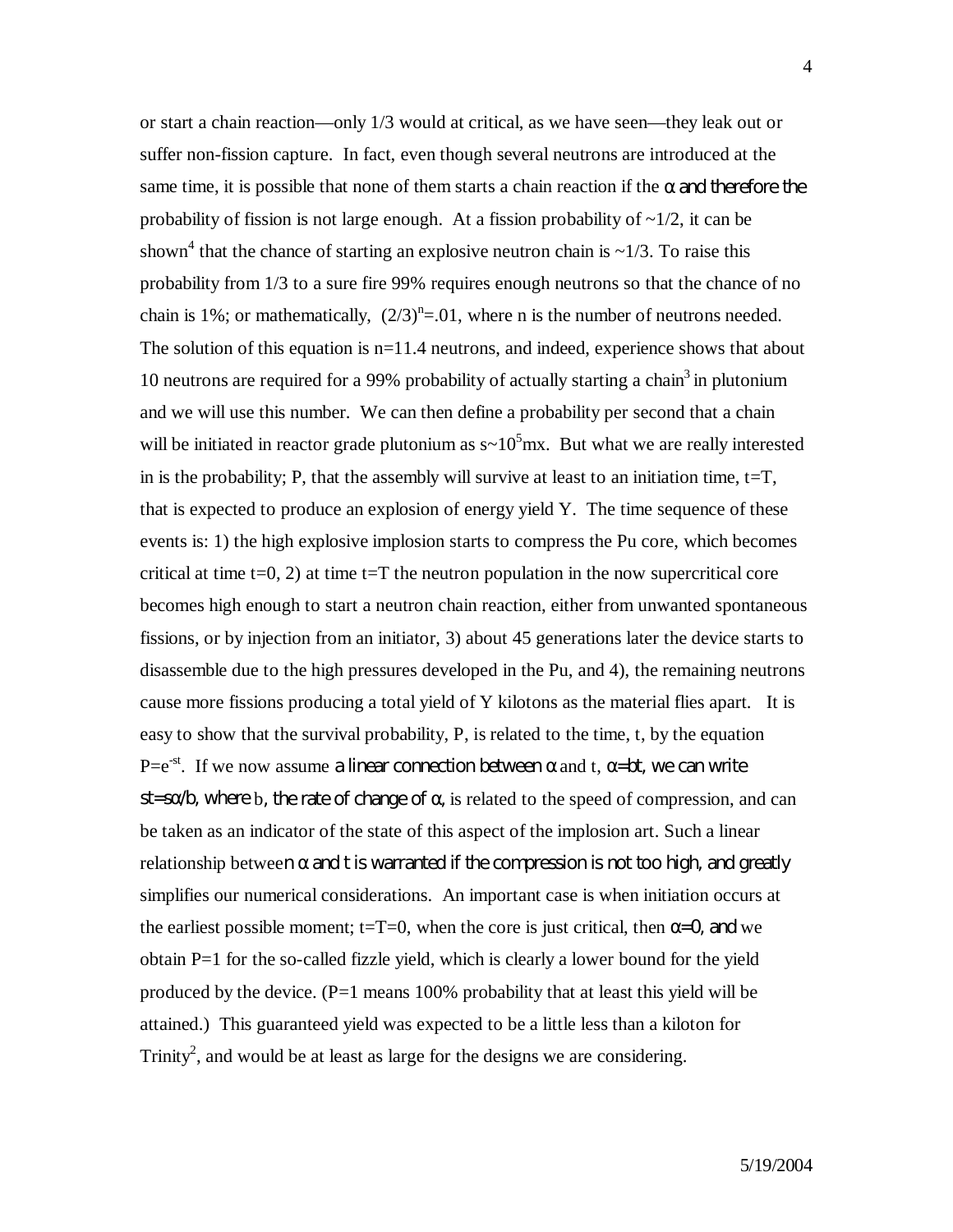If the plutonium is substantially diluted with isotopes other than 239, then the change of reactivity must be taken into account in estimating the critical mass. We are particularly interested in fuel that is removed from a LWR after one cycle, which, on average contains  $\sim 83\%$  Pu-239<sup>5</sup>. The 17% that is converted to other isotopes will be assumed to be about 14% Pu-240 and 3% Pu-241. The Pu-241 has, for this purpose, characteristics so close to Pu-239, that they may be lumped together, as mentioned above<sup>2</sup>. LANL has calculated that a bare critical mass of Pu-240 is  $\sim$ 40kg compared to16.28 kg for Pu containing  $4.5\%$  Pu-240<sup>6</sup>. A uranium tamped critical mass of Pu-240 can therefore be estimated (using the measured value of 5.91kg for uranium tamped 4.8% material and ignoring the difference from  $4.5\%$ ) to be ~5.91 $\cdot$ 40 $\cdot$ 16.28 = 14.52kg, Using these numbers, the uranium tamped critical mass of plutonium of any fraction x of Pu-240 , assuming an approximately linear relation, is given by 5.50+9.02x kilograms. Inserting  $x=14$  in this formula, the critical mass of 1<sup>st</sup> cycle LWR plutonium, encased in a thick uranium shell, may therefore be estimated to be 6.73kg.

#### Probability Estimates

We will base the calculation of predetonation probability on data from the first actual experiment (the Trinity nuclear test) and the results of calculations provided by Carson Mark<sup>2</sup>. (It is interesting that these predictions were reported by Oppenheimer after the Trinity test, to apply to the Nagasaki bomb. Prior to Trinity, yield estimates by the prominent scientists were all over the map, but not for reasons of preinitiation, but rather from uncertainties about many aspects of the untested design<sup>7</sup>). To proceed, we need the composition and mass of the Trinity device. For this first test apparently very clean plutonium was obtained by frequent chemical processing of the uranium fuel at Hanford, resulting in a Pu-240 content of  $\sim$ 1%, and it is reported that data provided by Gen. Groves gave the mass as  $6.2 \text{kg}^8$ . From the critical mass approximate formula in the previous paragraph, the critical mass of 1% material is just 5.6kg, less than the actual mass used for Trinity. This is because of a central void for an initiator, and somewhat different tamper. The LANL measured critical mass of 1% Pu with a central void for an initiator, presumably a mockup of Trinity, is  $6.46\text{kg}^6$ .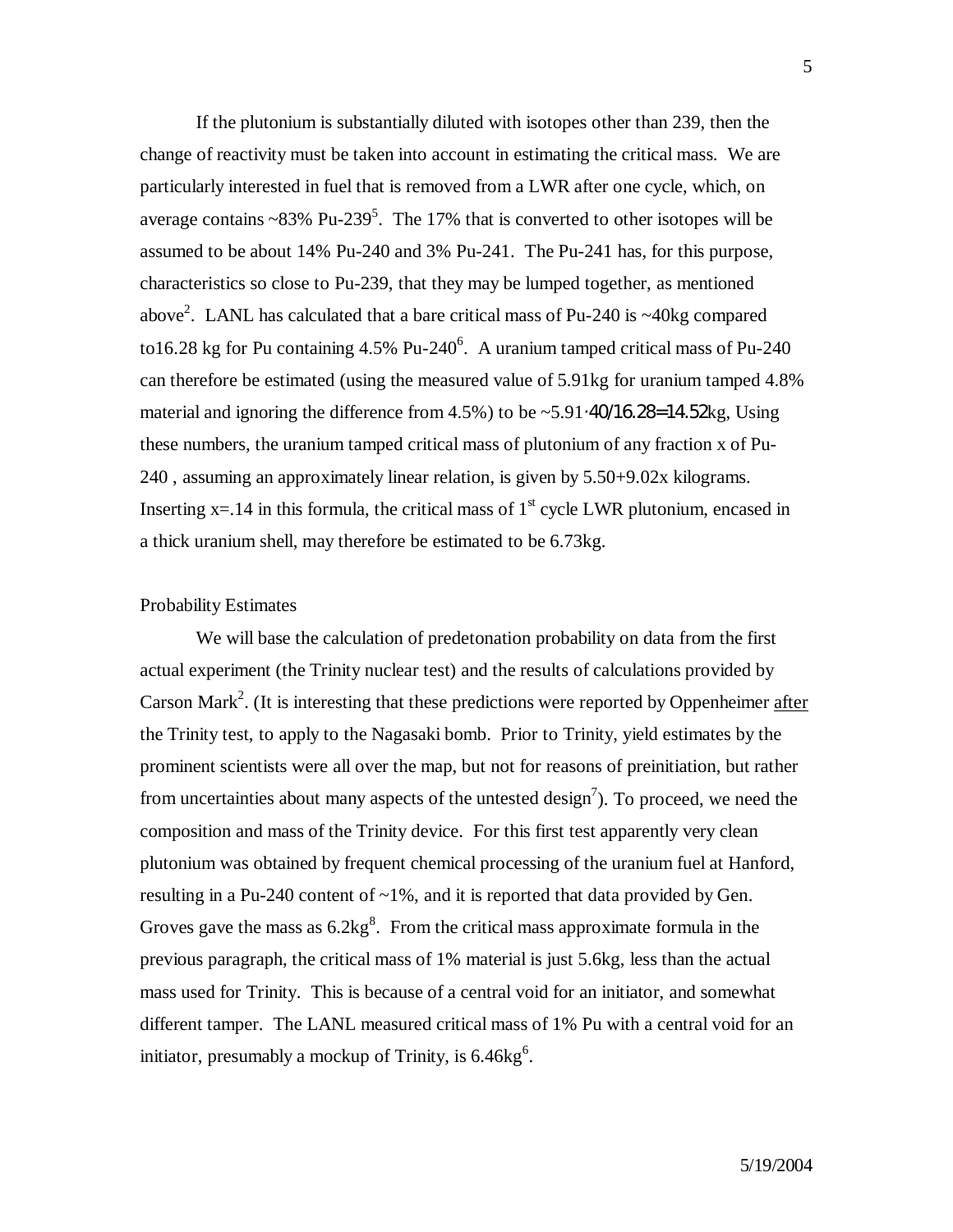We will take the above indicated changes into account as follows: we simply rely on the mathematical form of the probability,  $P=e^{-st}$ , where, since s is proportional to mx, a change to m'x' would imply that the new probability is  $P = P^{(m'x'/mx)}$ . This assumes, of course, an implosion system of the same quality as that used for Trinity, but this too could be changed by simply reducing the time to the initiation value of  $\theta$ , T=  $\Delta$ , by increasing b, the rate at which increases. Then the exponent of P would involve mx/b. The ratio b'/b can be increased without knowing the Trinity value, b, so we can speak of technical improvements in relative terms. These improvements would be in the high explosive system and the design of the core- tamper arrangement to achieve higher compression, faster, and in design of the core itself.<sup>9</sup>

. The values of the probability P are known only for yields of 20, 5, and 1 kilotons, because they are the only published values of P associated with the Trinity nuclear explosion: P=0.88, 0.94, and 0.98 respectively<sup>2</sup>. It is perhaps more perspicuous to present the results in terms of yield ranges. The results are presented in the following 3 charts in which the probability of achieving yields in the ranges  $\leq$ 1kt(fizzle yield), 1 to 5kt, 5 to 20kt, and the nominal 20kt (design yield) is shown for the Pu-240 fractions considered. The published Trinity data have been added to the first chart since it applies to unimproved Trinity technology. Because of the rapid development of fission weapon technology in the late forties and early fifties we have characterized the charts corresponding to 2 and 3 times the Trinity implosion speed as "post Trinity" and "improved" technology. We do this for simplicity, even though the technological improvements may have been in several areas, such as new levitated pit and tamper design, new and more efficient initiators, and greatly improved high explosive design.

## **Conclusions**

. The first chart shows that we can expect either 10% or  $1<sup>st</sup>$  cycle (14%) LWR plutonium to provide a state operated laboratory with the basis for fission weapons with the most probable yield in the 1- 5 kilotons range, using only Trinity (1945) technology. Taking into account the wide availability of declassified nuclear weapon information and the enormous increases in computing and other technological aids since the Trinity shot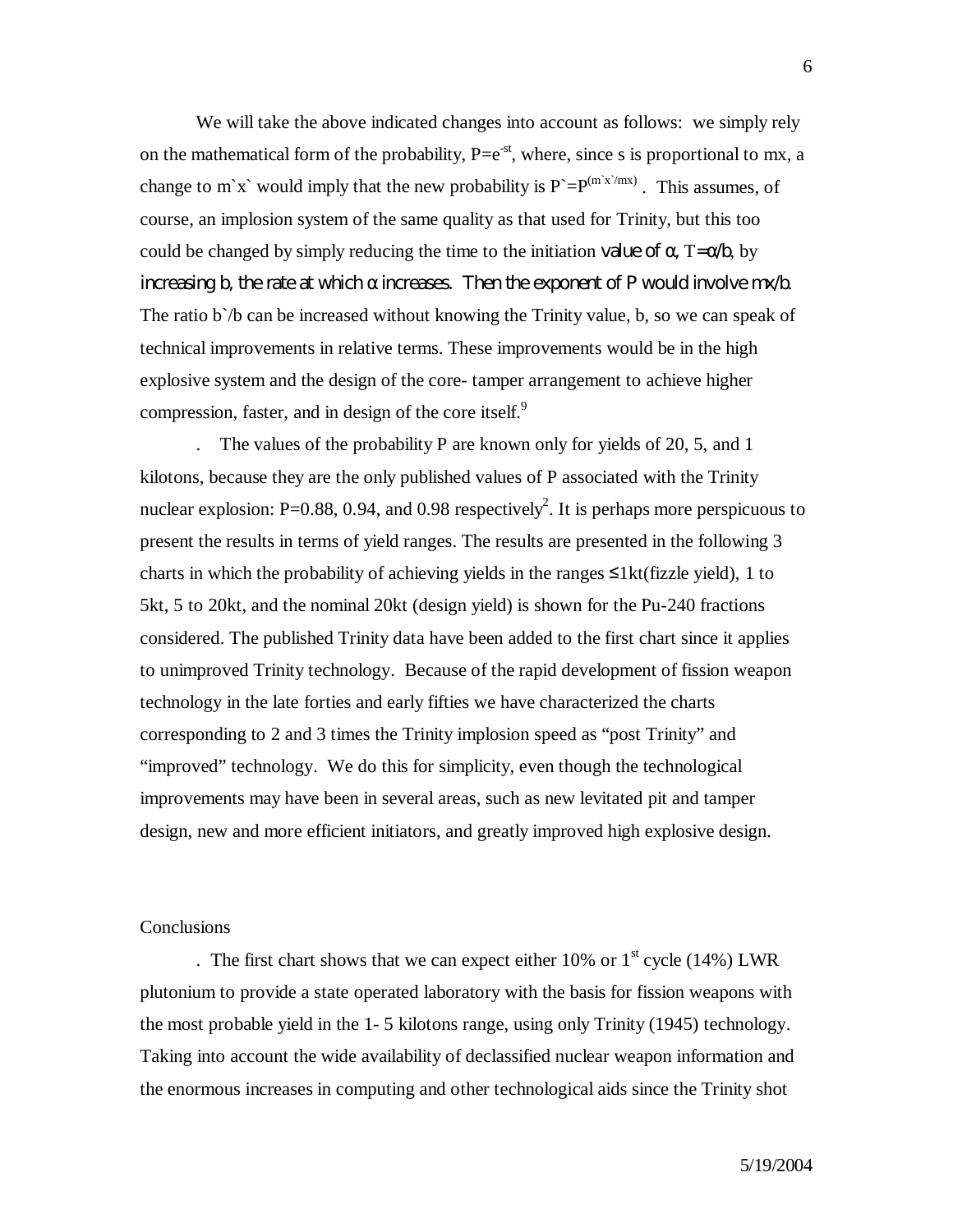in 1945, it seems reasonable to attribute at least a doubling or tripling of the efficacy of the Trinity implosion system through the use of advances in implosion technology, initiators, and core design. The 6% Pu-240 material is included to correspond to current "weapon grade" plutonium. The 4.5% Pu-240 metal provides considerable improvement in reliability, but its production is of course a cost tradeoff. Critical masses of this grade of plutonium were reported<sup>6</sup> in the 1950's and correspond to a relaxation of the purity requirement post Trinity and pre boosting as implosion technique improved. The second and third charts are attempts to estimate the effect of such improvements on the expected yield. However, these estimates are based on unspecified extrapolations of the very first fission device design, by increasing implosion speed in the model, and are therefore rather crude estimates, but are expected to show the trend correctly and semiquantitatively. Taking these caveats into account, chart 2 indicates that the 4.5% and 6% material will most likely achieve the design yield, and that the 10% material has some probability of being in the 5kt to 20kt range. The first cycle LWR 14% Pu has a flatter distribution and could produce a yield in the 1kt to 20kt range, but with higher yields having a higher probability. For the "Improved Technology" (Chart 3) all the Pu categories peak at the design yield, but the 14% data still leave the possibility of a somewhat reduced yield.

 To take full advantage of the LWR material, boosting with some kind of fusion capsule would probably be required, but would likely need nuclear testing. Finally, however, it should be remembered that the fizzle yields of the devices considered will be at least as large as that of Trinity<sup>2</sup>; around 1kt, and that this guaranteed yield is already quite destructive.

## **CHARTS**

All 3 charts show the probability of achieving yields in the ranges shown, for several Pu-240 fractions: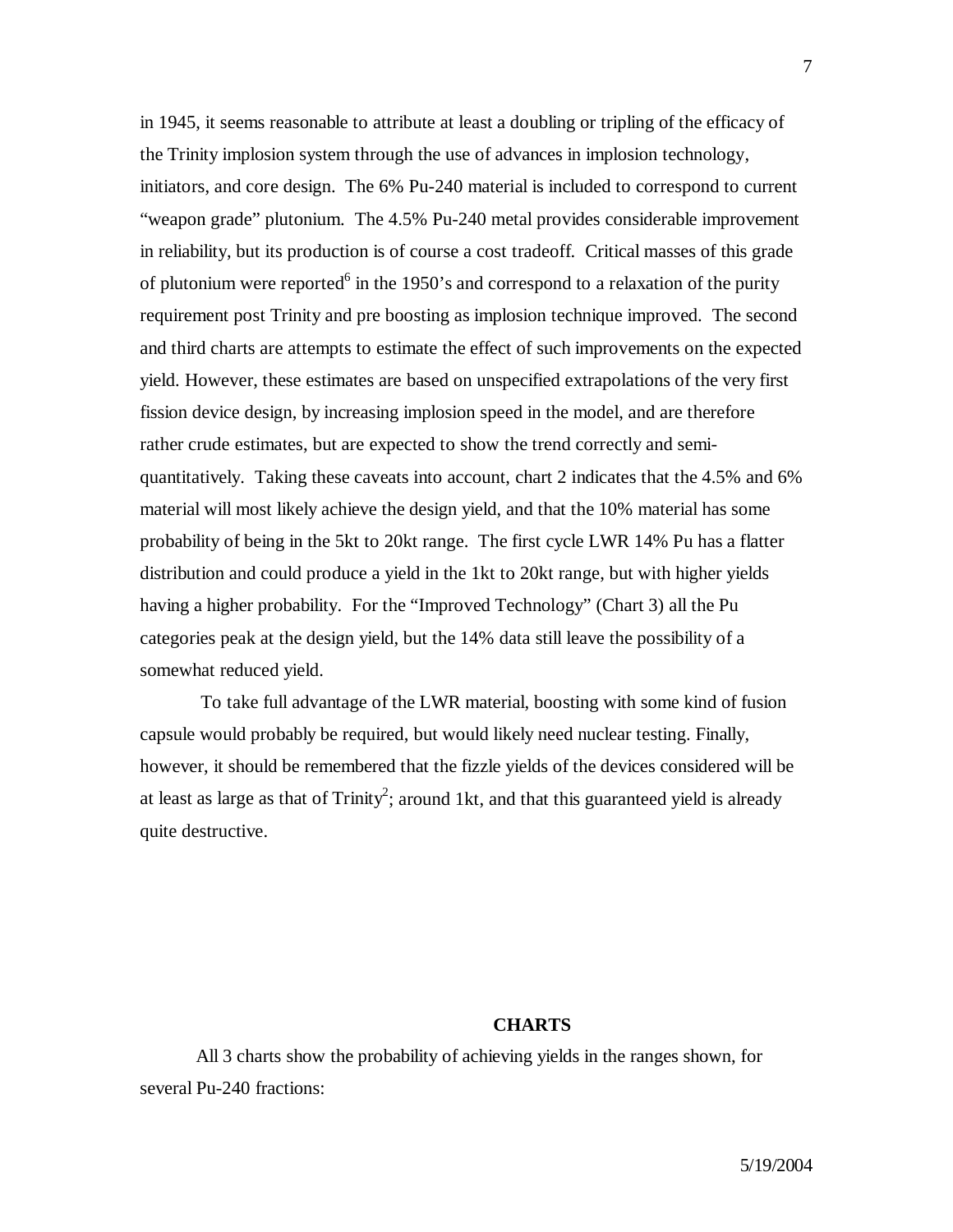$\sim$ 1% was used in the Trinity test

4.5% corresponds to the Pu used during the years following Trinity before boosting was introduced in the 1950's,

6% is a more or less standard "weapon grade" Pu,

14% is the expected average 240 content of Pu withdrawn from a LWR after the first fuel cycle, and

10% is withdrawn from the LWR somewhat earlier

The first chart applies to unimproved Trinity technology, and includes an addition of the published Trinity data for 1% Pu-240 plutonium as well as three Pu-240 fractions described above.

The second and third charts correspond, respectively, to 100% and 200% unspecified improvement in implosion technology over Trinity, which we believe can be considered to be the improvements made in the 10 years following the Trinity explosion. Given the vast changes in every pertinent aspect of technology and the availability of information on previous work since 1945, these assumed improvements are probably justified. The approximate nature of these correspondences should be kept in mind when using the numerical results; however, we believe that the charts present reasonable estimates of expected yield distributions.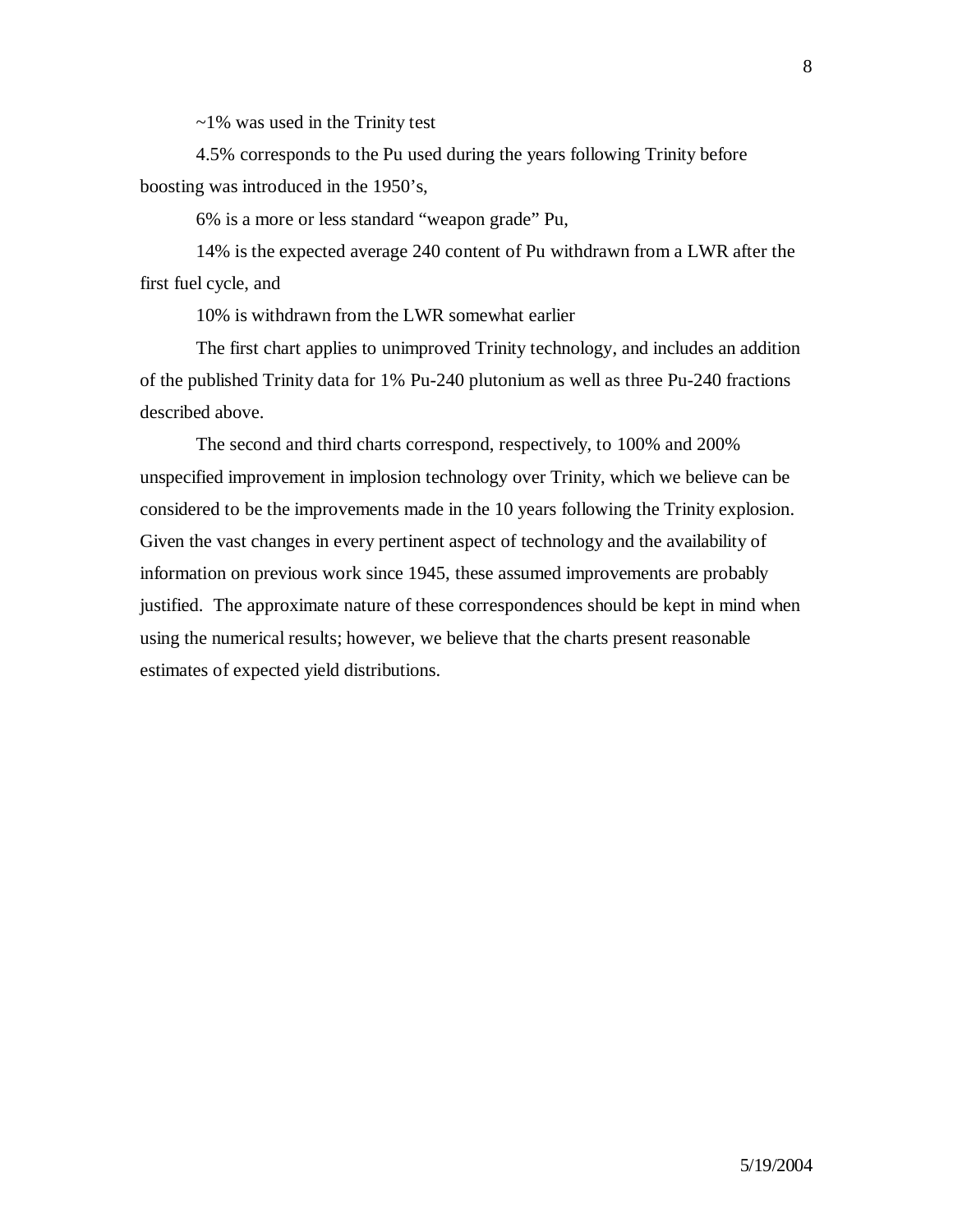

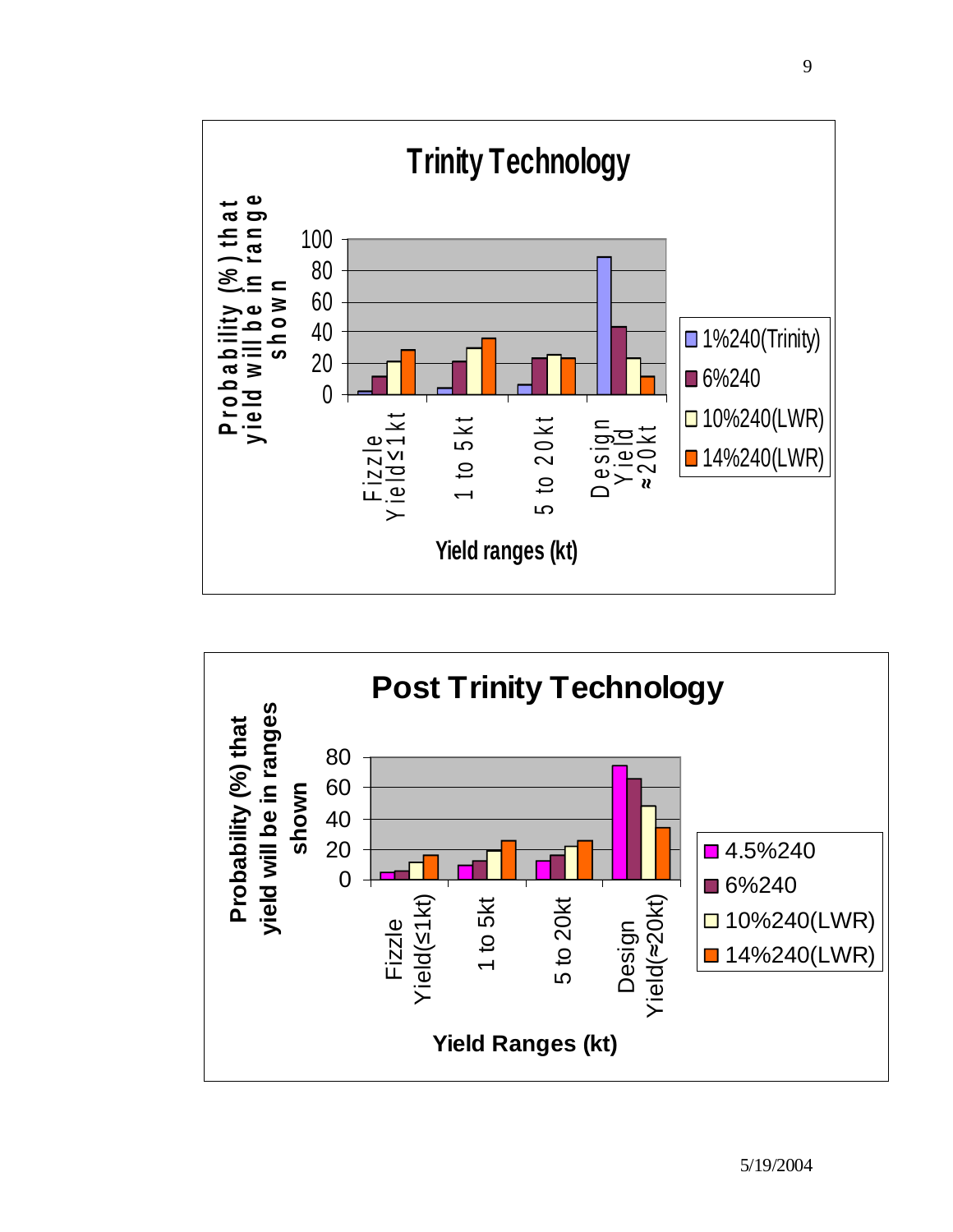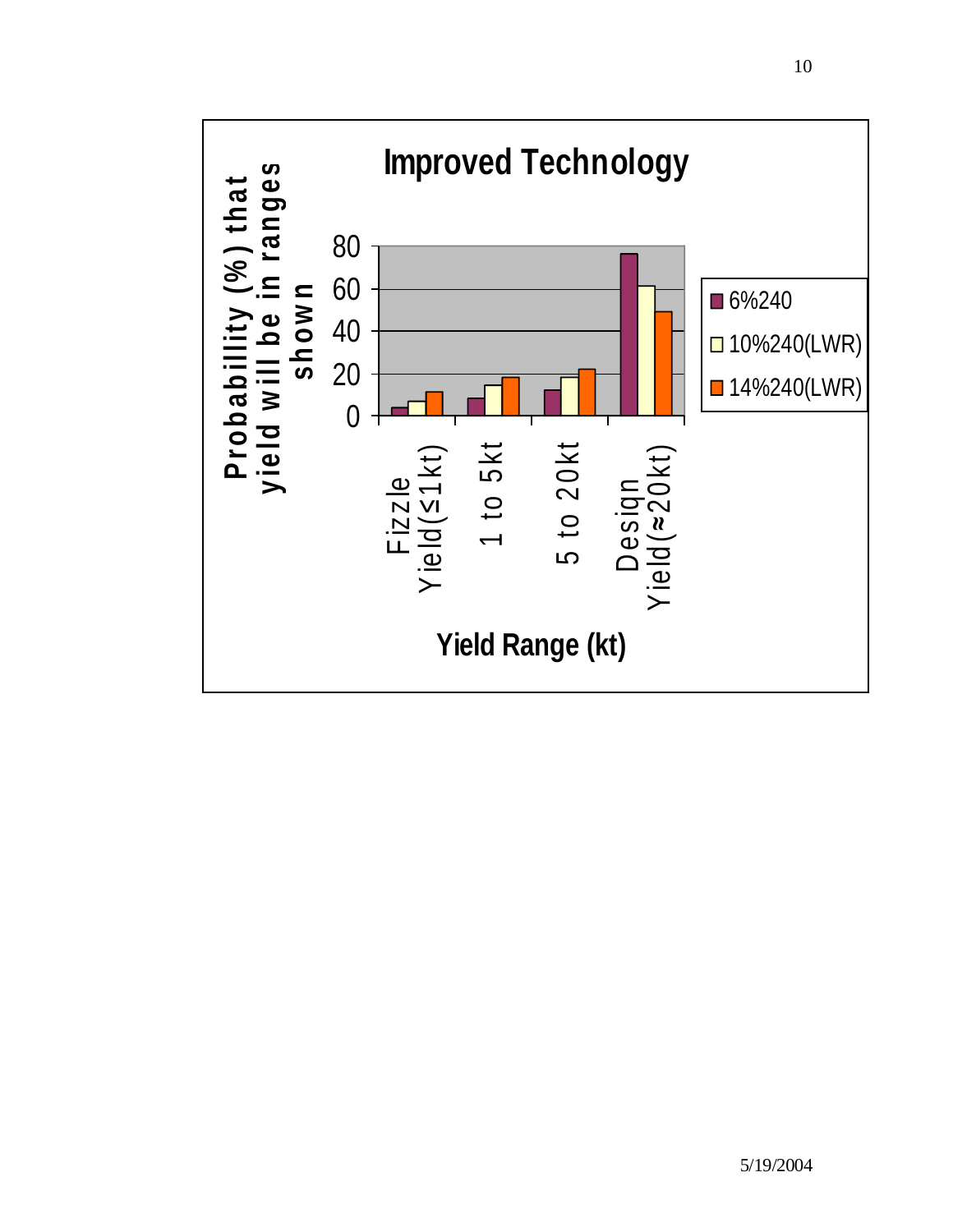**Notes** 

\_\_\_\_\_\_\_\_\_\_\_\_\_\_\_\_\_\_\_\_\_\_\_\_\_\_\_\_\_\_\_\_\_\_\_\_\_\_\_\_\_\_\_\_\_\_\_\_\_\_\_\_\_\_\_\_\_\_\_\_\_\_\_\_\_\_\_\_\_\_\_\_

.

.

 $\overline{a}$ 

<sup>&</sup>lt;sup>1</sup> "Non-Proliferation and Arms Control Assessment of Weapons-Usable Fissile Material Storage and Excess Plutonium Disposition Alternatives" U.S. Department of Energy. 1997 pp 37-39 Also "Management and Disposition of Excess Weapon Plutonium" The National Academy of Sciences

<sup>1994,</sup> pp 32,33.

<sup>&</sup>lt;sup>2</sup>" Reactor Grade Plutonium's Explosive Properties"

J Carson Mark, Consultant, Nuclear Control Institute 1990

 $3$  For a discussion of the physics of nuclear explosives see "The Nuclear Weapons Complex: Management for Health, Safety, and the Environment" The National Academy of Sciences (1989) Appendix E "Physics of Nuclear Weapon Design"

 $^4$  An approximate formula for the probability of chain initiation is (  ${\rm p_{\pm 1)/}}$   ${\rm p_{\pm}}$  where  $^{-}$  is the value of  $k(k-1)/2$  averaged over the number distribution of neutrons per fission, where k is the number emitted, ranging from  $0$  to about 5. For Pu,  $3$ . 5

<sup>&</sup>lt;sup>6</sup> Plutonium critical masses are taken from H. C. Paxton, "Los Alamos Critical-Mass Data" LAMS-3067, 1964

<sup>&</sup>lt;sup>7</sup> Rhodes, Richard, "The Making of the Atomic Bomb", Simon and Schuster, 1986

<sup>&</sup>lt;sup>8</sup> Carey Sublette, "Nuclear Weapons Frequently Asked Questions" at http://gawain.membrane.com/hew/ This website contains a large amount of information on many aspects of nuclear weaponry in the public domain.

 $9^9$ To prepare the proper exponent, since only mass ratios are involved, and since Trinity was close to critical, and if we correct for both the central void and backing off from critical by correction factors, they are the same factors for any x, and will cancel out. Hence, for the pre-initiation calculation we can simply